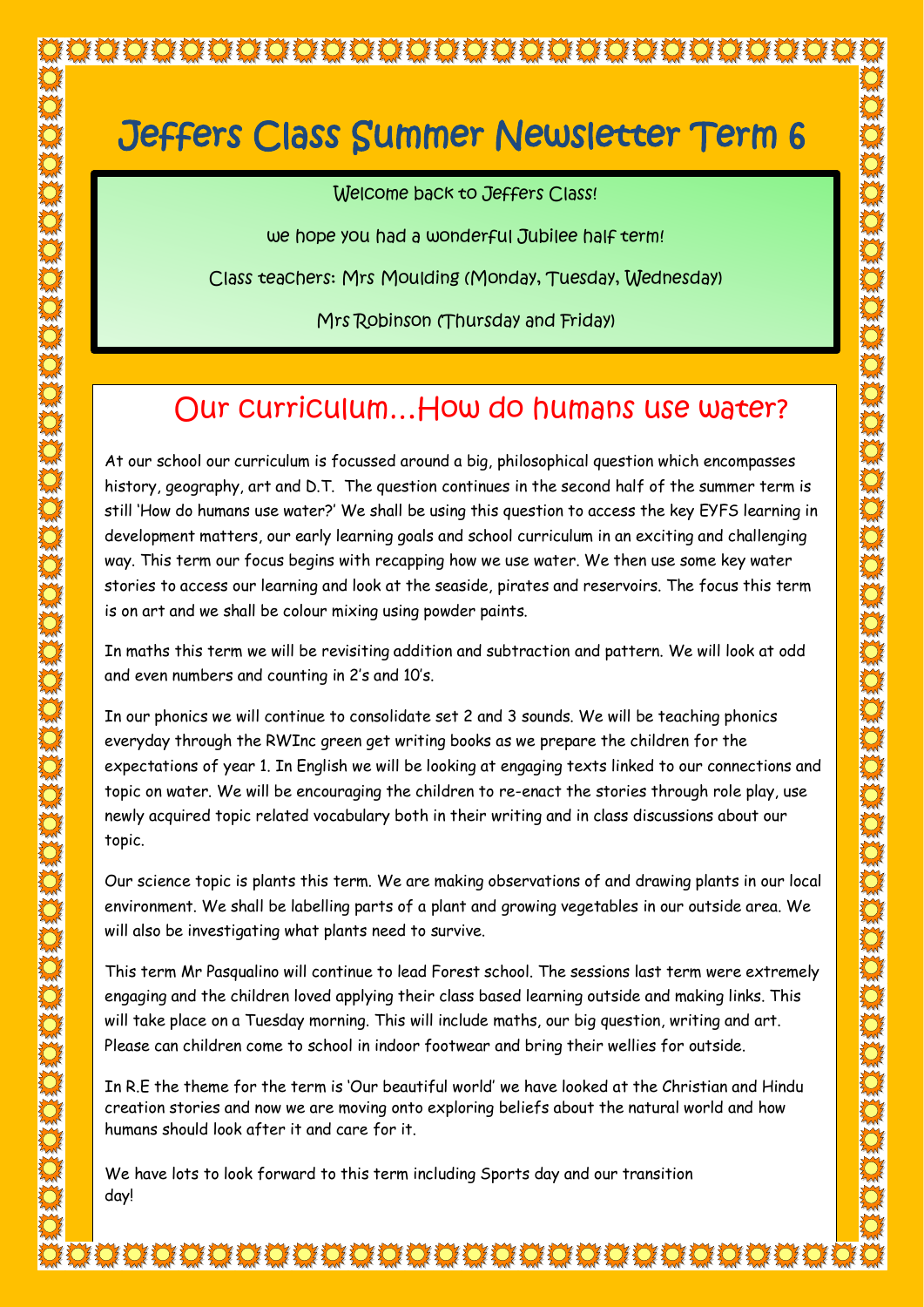#### **Homework**

Mathletics and reading eggs are available each week for you to go on and work on these vital skills. It is such a great way to support your child and I hope you continue to log on at home and enjoy doing this.

Please remember to record your home reading in the reading diaries and continue with flashcards.

The homework menu will come out and your child can choose a minimum of two activities to complete this term and then bring in as and when you would like. Thankyou for all your brilliant work last term. Your projects are now on display in the school hall.

#### FIND US ON TWITTER….

@edjeffersclass

### Reminders

**Outdoor Education** is every Tuesday. Please make sure they are wearing suitable clothing for outdoor activities, especially this spring. Long sleeved tops and trousers are essential and please send in waterproofs and wellingtons each week.

**P.E**…..Children will be on a Friday children will come to school in their P.E. kit on a Friday and we will be doing more outdoor games and be using the trim trail. This term we are developing skills in spatial awareness and working as a team.

**Tapestry** It is so wonderful to see what you are up to at home and the children love sharing this with their classmates. This helps with speaking and listening and growing confidence.

We really value the relationship between parent and teachers and are here to support you with your child's learning. Any queries please do not hesitate to contact us.

Mrs Moulding and Mrs Robinson